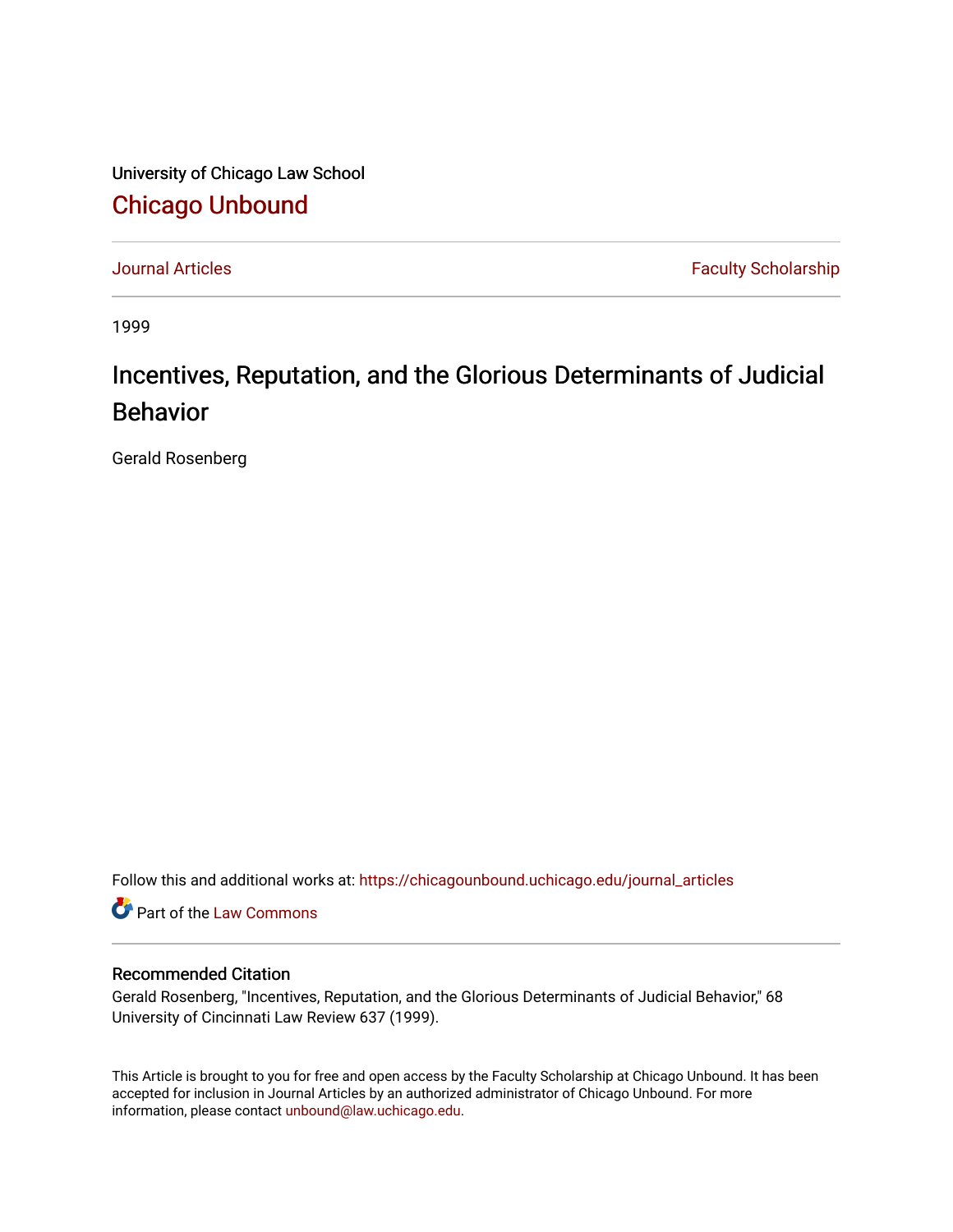# **INCENTIVES, REPUTATION, AND THE GLORIOUS DETERMINANTS OF JUDICIAL BEHAVIOR**

#### *Gerald N. Rosenberg\**

How do judges reach decisions? For the lawyer, there is a simple and straightforward answer; judges apply precedent, reason by analogy, and reach a decision that if not compelled by this legal method, is strongly indicated by it. In contrast, for political scientists who study judicial decision-making, there is a different but equally straightforward answer; judges select an outcome that is closest to their preferred policy preferences and. then make use of precedent and legal reasoning to justify it.<sup>1</sup> For many political scientists, the legal method is a smokescreen for disguising the policy preferences of judges. For many lawyers and legal academics, this political science "attitudinal model" misunderstands what judges actually do and politicizes courts. Into this debate steps Frederick Schauer.

Professor Schauer investigates what influences judges to reach the decisions they make. Rather than taking sides in the debate, he canvasses the legal and political science literature and finds it wanting because it overlooks yet another potential motivating factor in judicial decision-making; personal ambition and self-interest. As Professor Schauer puts it, "if judges are human beings who have an array of selfinterested motivations to accompany their public-interested motivations, then it is important that not only political scientists, but also lawyers, law students, and all the rest of us who study the courts ought to understand these motivations."2 In contrast to the study of elected officials, Professor Schauer notes that "there has been virtually no systematic empirical inquiry into judicial ambition or self-interested judicial motivation."<sup>3</sup> In the preceding article, he lays out the argument for studying the personal ambition and self-interest of judges as a motivating factor injudicial decision-making and discusses the pitfalls and opportunities it presents.

**\*** Professor of Political Science, University of Chicago.

1. SeeJeffrey A. Segal **&** Albert **D.** Cover, *Ideological Values and the* Voes of **US.** *Supreme Courtj ustices,* 83 AM. POL. SCI. REV. 557 (1989); Jeffrey A. Segal et al., *Ideological Values and the Votes of U.S.* Supreme *Court Jausices Revisited,* 57J. POL 812 (1995) [hereinafter *ldeological Valus wisited];* JEFFREY A. **SECAL&** HAROLD J. **SPAETH,** THE **SUPREME COURT AND THE ATrrruDINAL** MODEL (1993). For an argument thatjudges must act strategically rather than vote their sincere policy preferences, see **LEE EPSTEIN** &JACK KNIGHT, THE CHOICES JUSTICES MAKE (1998).

2. Frederick Schauer, *Incenies, Reputation, and the Inglorious Deteminants of Judicial Behavior,* 68 U. **CINN.** L REV. 615, 617-18 (footnotes omitted).

3. *Id.* at 621.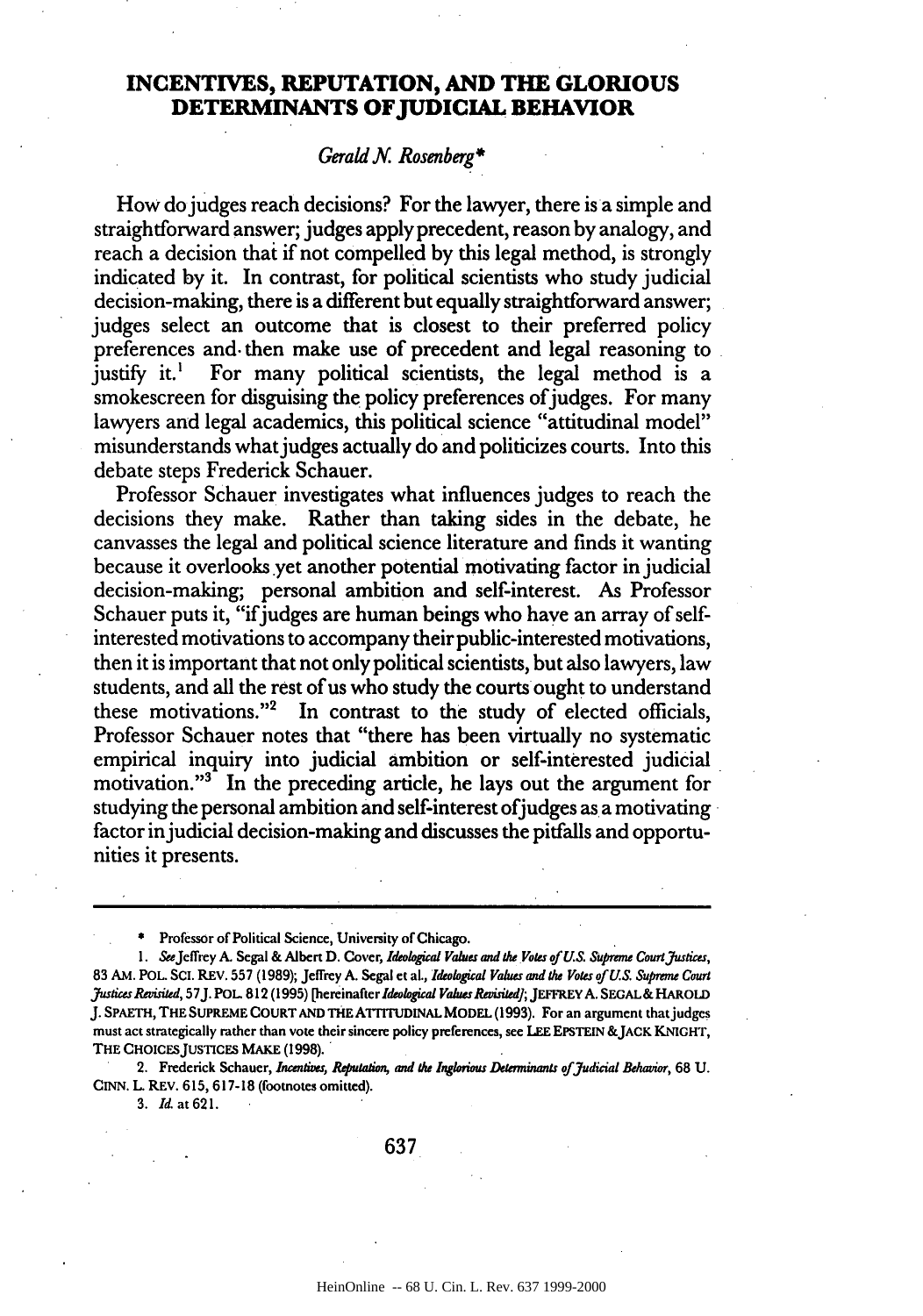#### *UNIVERSITY OF CIVCINNA TILA WREVIEW* [Vol. 68

In the material that follows, I will talk about the strengths of this article, raise questions about some of its analysis, and suggest that if we are to study judicial self-interest and ambition, we should take a different approach than Professor Schauer recommends.

#### I. **EMPIRICAL** STRENGTHS

A discussant, and a commentator, is only as good as the paper he is asked to discuss. In this case, I am very fortunate because as an empirical political scientist I take my hat off to Professor Schauer. Unlike virtually any other legal academic, he not only cites empirical social science, but he also reads it!<sup>4</sup> And he reads it intelligently! Throughout his analysis, Professor Schauer stresses the empirical nature of law and courts. For example, in making the case for the visibility of Supreme Court Justices, he compiles and presents data on press references to Justices Sherman Minton and Stanely Reed, federal circuit court judge Henry Friendly, California Supreme Court Justice Roger Traynor, and Illinois Supreme Court Justice Walter Schaeffer.<sup>5</sup> It's a small point, but Professor Schauer's attention to empirical evidence is noteworthy.

In general, legal academics excel at doctrinal analysis, jurisprudence and legal theory, but often forget they are dealing with real human beings situated in a particular historical, political, social and cultural setting. In contrast, Professor Schauer emphasizes the necessity of empirical investigation for questions and arguments about the real world. In thinking about what motivates judges, Schauer emphasizes the necessity of empirical work. As he puts it, "the question of how many judges within a given system actually have the internal point of view in the Hartian sense is not a question than can be answered with philosophical-as opposed to empirical-tools."<sup>6</sup> Professor Schauer's insistence on the importance of empirical work is to be praised.

4. **For** a critique **of legal** academic scholarship for ignoring social science, see Gerald **N.** Rosenberg, *Across the Great Divide (Between* law *and Political Science),* **3 GREEN BAG 267 (2d ed.** 2000).

**5.** *See id.* at **618.**

**6.** Id. at **635.**

**638**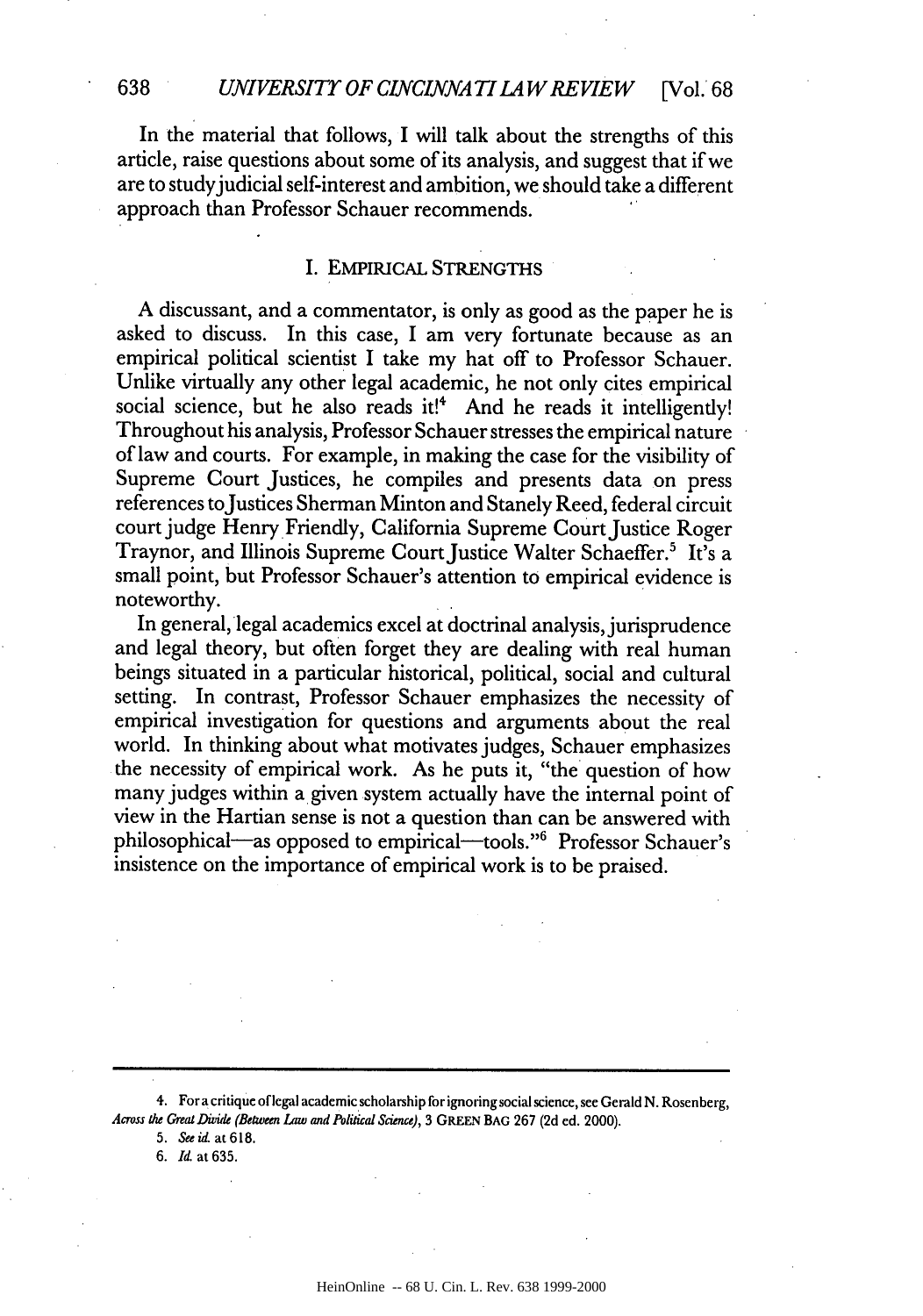# *GLORIOUS DETERM1.NA]NTS* **2000] 639**

# II. WHY SHOULD WE EXPECT THE STUDY OF JUDICIAL MOTIVATIONS TO PAY OFF?

As important as empirical investigation is to understanding the way courts and judges actually work, would one advise a young social scientist or legal academic or law review note writer to study the role of personal ambition and self-interest in judicial decision-making? Professor Schauer suggests yes. He notes correctly that political scientists who study judicial decision-making from a variety of theoretical perspectives have ignored "the possibility that judges, no less than legislators and bureaucrats, have strong career-based self-interests that often inform or dominate their policy preferences."7 But there may be good reasons for this. In general, the settings are very different. Judges, in contrast to elected officials, operate with a set of institutional and cultural constraints that strongly mitigate against personal ambition and self-interest. In particular, a judge who justified an opinion, either publicly or on the cocktail circuit, on the ground that he was hoping to be elevated to a higher court, or on the ground that it would make him famous or popular with some group, would surely be criticized if not investigated for violating his judicial oath. It.is also the case, as **I** will explore below, that many more factors go into judicial nominations than prior opinions. In contrast, elected officials routinely justify public positions on the ground that they are running for higher office, or justify votes as payoffs to interest groups. These differences mean that scholars investigating judicial self-interest need to explore very carefully the options and tools with which judges work.

Specifically, investigating the role of personal ambition and selfinterest in judicial decision-making is extremely hard to do. As Professor Schauer notes, judges are unlikely to talk candidly about their motivations.8 In contrast, elected officials will and do. Indeed, elected politicians often take positions to help certain key constituencies, take credit for certain outcomes, position themselves on the issues, etc.<sup>9</sup> And they love to talk! The constraints on judges not only may explain why the influence of personal ambition and self-interest in judicial decisionmaking has not been investigated, but also why it is inadvisable to try to do so.

As a final point, it is worth remembering that understanding and studying the factors that influence judicial decision-making is only one

*<sup>7.</sup> Id.* at **620.**

<sup>8.</sup> *See id.* at 623.

<sup>9.</sup> For the classic theoretical exposition of this position, see **DAVID** R. MAYHEW, CONGRESS: THE ELECTORAL CONNECTION (1974).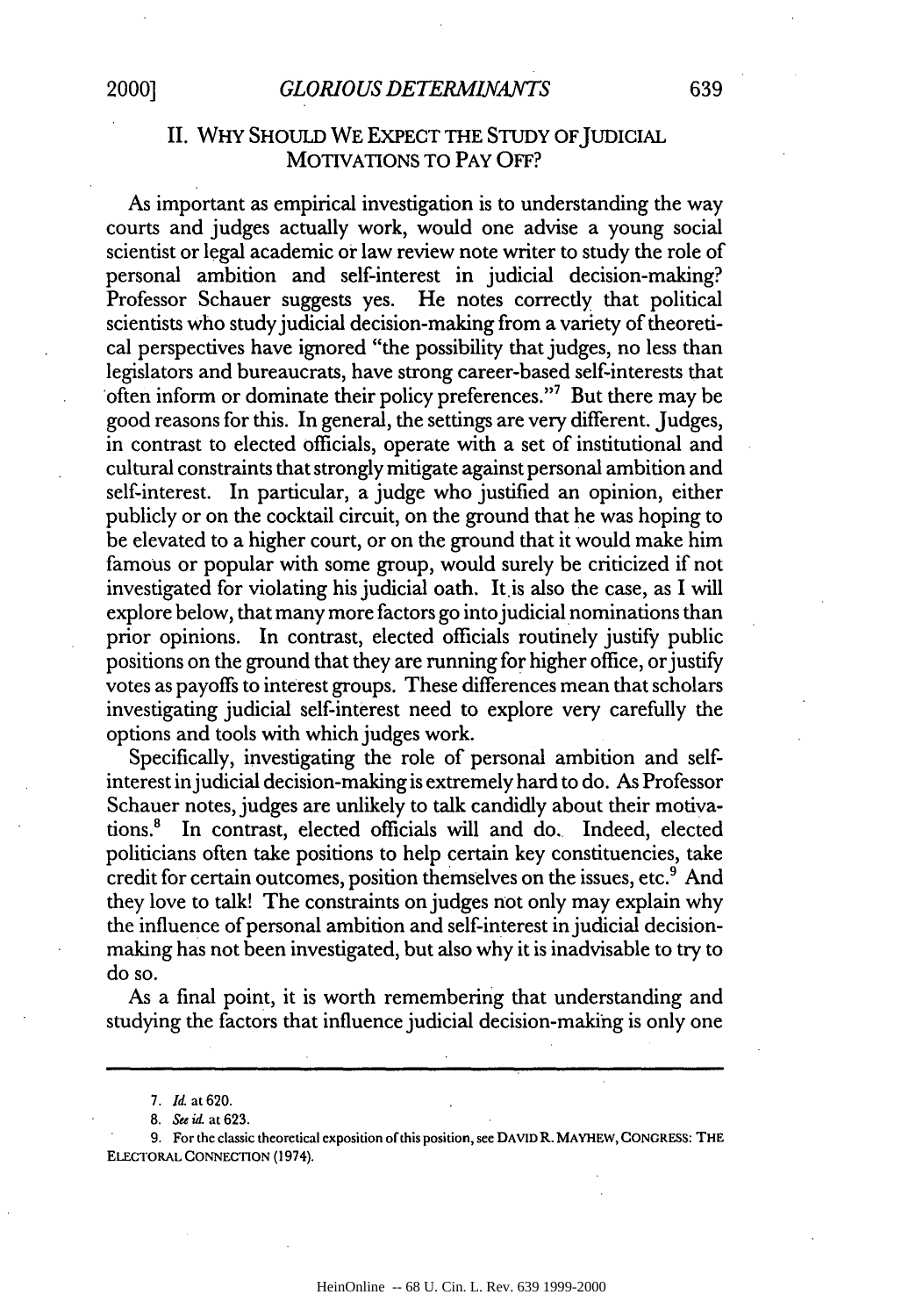way of studying law and courts, and perhaps not the most important way.<sup>10</sup> There remain a whole host of other theoretically and empirically important questions about what judges and courts do and how they interact with the society in which they operate. These range from the impact of judicial outputs to the role of interests groups and the public to the influence of other branches, and so forth. That being said, there is a literature on judicial decision-making and it does not investigate judicial ambition and self-interest.

#### III. WHY THE SUPREME COURT?

Having made the case for the lack of work on the role of personal ambition and self-interest injudicial decision-making, Professor Schauer then makes a curious move; he suggests that studies focus on the **U.S.** Supreme Court.<sup>11</sup> I describe the move as curious because Supreme Court Justices are particularly poorly situated, both empirically and theoretically, for such an inquiry. Empirically, it seems safe to state that Supreme Court Justices will not respond to questions about the role of personal ambition and self-interest in their decisions. Surely, the concern that greeted the publication of two books **purporting to** offer an inside view of the Supreme Court is testimony to the unwillingness of Justices to publicly explore their motivations for decisions.<sup>12</sup> Further, as Professor Schauer points out later, Justices rarely move on to other positions. Justice Arthur J. Goldberg did leave the Court in 1965 to serve as U.S. Ambassador to the United Nations, but reportedly did so only at the behest of President Lyndon Johnson. Justice Charles Evans Hughes resigned in 1916, but he did so to run against Woodrow Wilson for the presidency as the nominee of the Republican and Progressive parties, losing by a mere twenty-three electoral votes. More recently, there were persistent rumors that Justice Douglas was interested in running for President or Vice-President, and similar rumors about Justice O'Connor, but neither have left the bench. These few cases aside, serving as a Supreme Court Justice is not a stepping stone to greater glory.

640

<sup>10.</sup> This is true of decision-making in other institutions as well.

**<sup>11.</sup>** Professor Schauer suggests studying Supreme Court Justices because their "visibility could plausibly create a set of motivations sharply distinguishing Supreme CourtJustices from all other members of the judiciary." Schauer, *supra* note 2, at 618.

<sup>12.</sup> See BOB WOODWARD & SCOTT ARMSTRONG, THE BRETHREN: INSIDE THE SUPREME COURT **(1979); EDWARD LAZARUS, CLOSED CHAMBERS: THE FIRST EYEWITNESS ACCOUNT OF THE EPIC STRUGGLES INSIDE THE SUPREME COURT (1998).**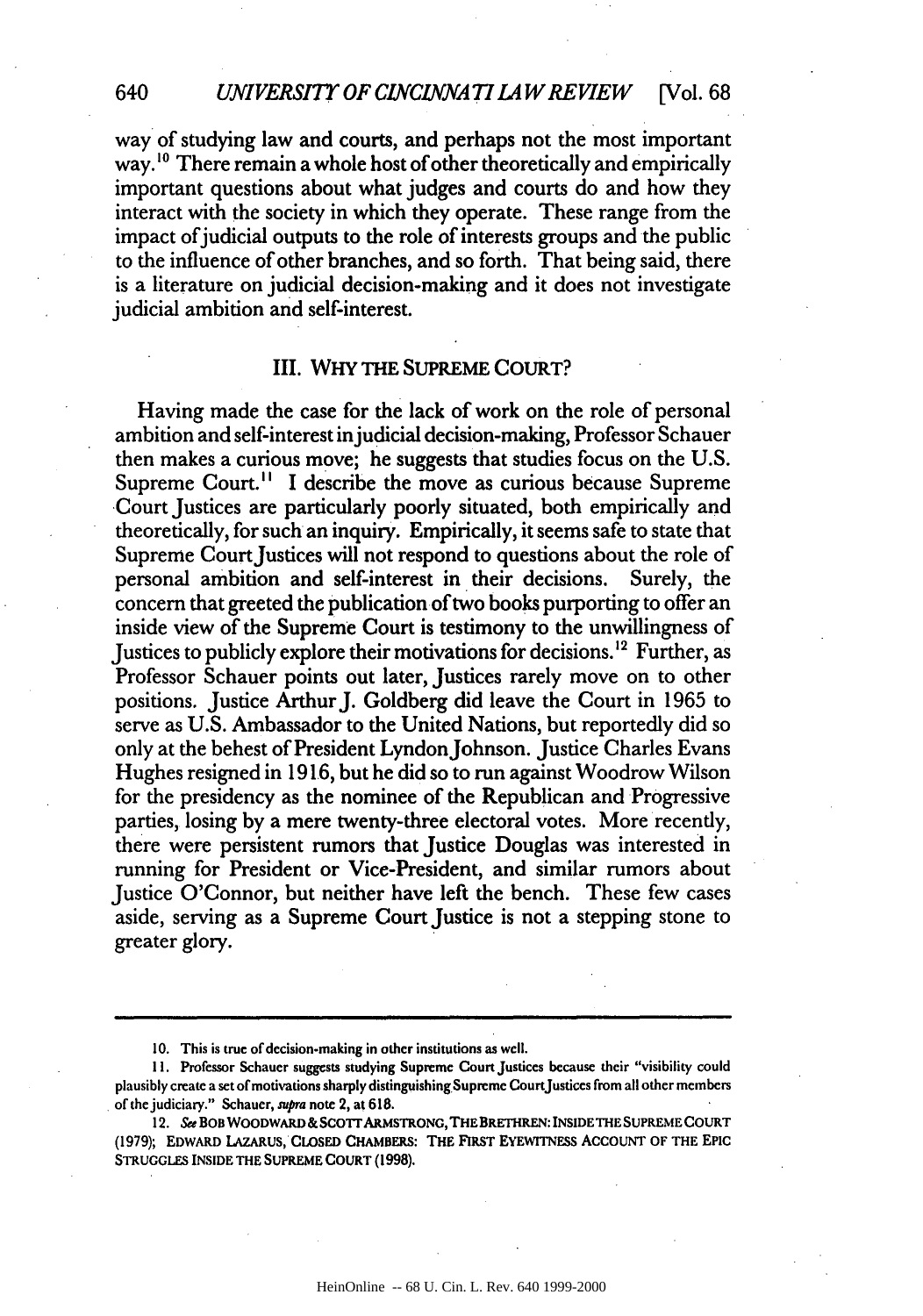It is also the case that promotions from Associate Justice to Chief Justice are rare. In the entire history of the U.S. Supreme Court, only three sitting Associate Justices have been elevated to Chief Justice; Edward White, Harlan Fiske Stone, and William Rehnquist. In addition, two others who served as Chief Justice had been previously appointed Associate Justices; John Rutledge<sup>13</sup> and Charles Evans Hughes. Given that over one hundred people have sat on the U.S. Supreme Court, the chances of being elevated to ChiefJustice are slight. This reinforces the point that the U.S. Supreme Court is not a particularly rich site for study of the role of personal ambition and self-interest in judicial decision-making. Professor Schauer suggests a way around this--reputation--and I will return to it shortly.

### IV. LOWER FEDERAL COURTS AND STATE COURTS: A BETTER BUT STILL PROBLEMATIC RESEARCH **SITE**

Lower federal court and state court judges may provide a better research site for two reasons. First, they do get promoted. For example, eight of the nine current justices of the U.S. Supreme Court (all but ChiefJustice Rehnquist) served as judges prior to their Supreme Court appointment. Second, lower federal court and state court judges do leave the bench, often at ages young enough to allow pursuit of other career interests. In order to illustrate this point, I gathered some preliminary tenure data on twenty randomly selected federal district court appointees of Presidents Carter, Reagan, and Bush.<sup>14</sup> They are presented in Table 1.

#### TABLE 1

| President<br>Av. Age<br>at Commission | # Resigned/<br>Retired | Av. Length of Service<br>of Resigned/<br><b>Retired Judges</b> |
|---------------------------------------|------------------------|----------------------------------------------------------------|
| 48                                    | 13                     | $16.4$ years                                                   |
| 48                                    |                        | years<br>14                                                    |
| 48                                    | 9                      | 8.4 years                                                      |
|                                       |                        |                                                                |

**13.** Rutledge was appointed **by** President Washington as one of the original associatejustices of the Supreme Court, but resigned without ever deciding a case. In 1795 he was appointed ChiefJustice and served for four months before the Senate rejected the nomination. *See* **THE** OXFORD **COMPANION** TO **THE SUPREME COURT** OF THE UNITED **STATES** (Kermit L. Hall ed.) (1992).

14. I thank Christopher Rohrbacher for his help in gathering the data.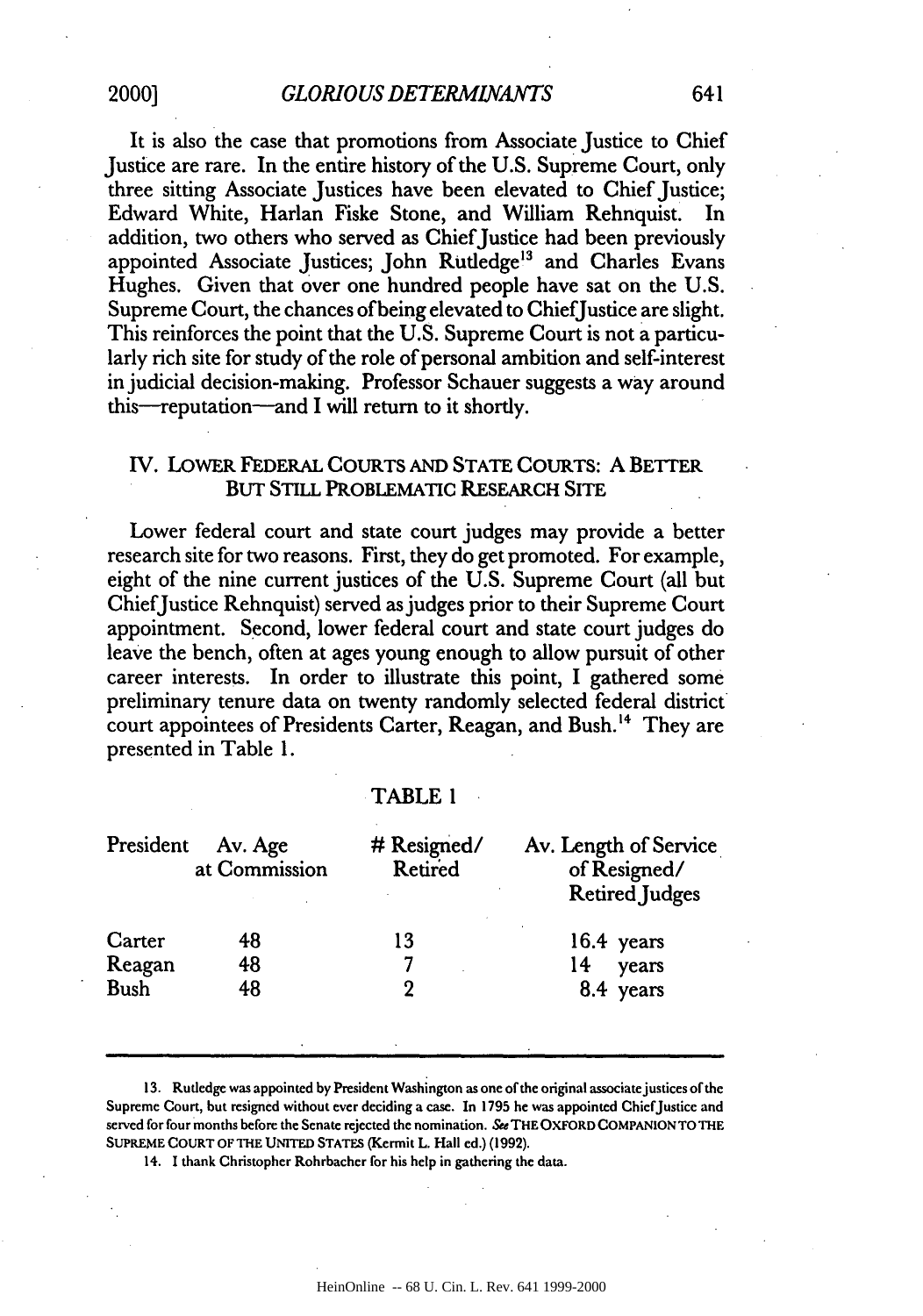642

Table 1 suggests that at least some federal district court judges are leaving the bench at relatively young ages. For example, thirteen of the twenty federal district court judges appointed by President Carter in the random sample have left the bench, having served an average of 16.4 years. Since the average age of appointment was forty-eight, this suggests that these judges were likely in their mid-sixties, certainly young enough for further work. Among the twenty federal district court judges appointed by President Reagan in the random sample, seven have left the bench, having served an average of fourteen years. Since the average age of appointment for the Reagan appointees in the sample was also forty-eight, this suggests that these judges, like those appointed by President Carter, were likely in their mid-sixties, again young enough for further work. On the state level, judges do not have life tenure and there is some turnover, often from electoral defeat (or lack of retention). What these data suggest is that below the Supreme Court judges do leave the bench, opening up the possibility that ambition and selfinterest can play a role in their decision-making.

These data suggest that lower federal court and state court judges provide a more promising avenue for research into the role of ambition and self-interest in judicial decision-making. In addition, they might be willing to talk to researchers for three reasons. First, their greater numbers may provide anonymity. That is, if one were to interview federal and state judges who resign or retire, and state judges who lose elections, they would be less readily identifiable than U.S. Supreme CourtJustices, even with a guarantee of anonymity. One could refer to them as a federal judge or a state judge without referring to their court, geographic location, or level in the judicial hierarchy. Second, since they would no longer be sitting judges, they might feel less constrained in speaking to researchers than judges in active service. Third, because on the state level elections are public, judges who lose elections might be willing to talk about what they did in trying to retain their judgeships.

Although lower federal court and state court judges appear to offer a more promising site than U.S. Supreme Court Justices for research into the role of personal ambition and self-interest in judicial decisionmaking, even here there is a caveat; the practice of the judicial selection process. Professor Schauer notes that "it would be worth examining what forms of judicial behavior appear to produce the greatest likelihood of the desired reward" and then asks, "[w] ould a federal district court judge who wanted to become a court of appeals judge decide cases in one way rather than another?"<sup>15</sup> As a matter of logic, this seems

**15.** Schauer, *supra* note 2, at **632.**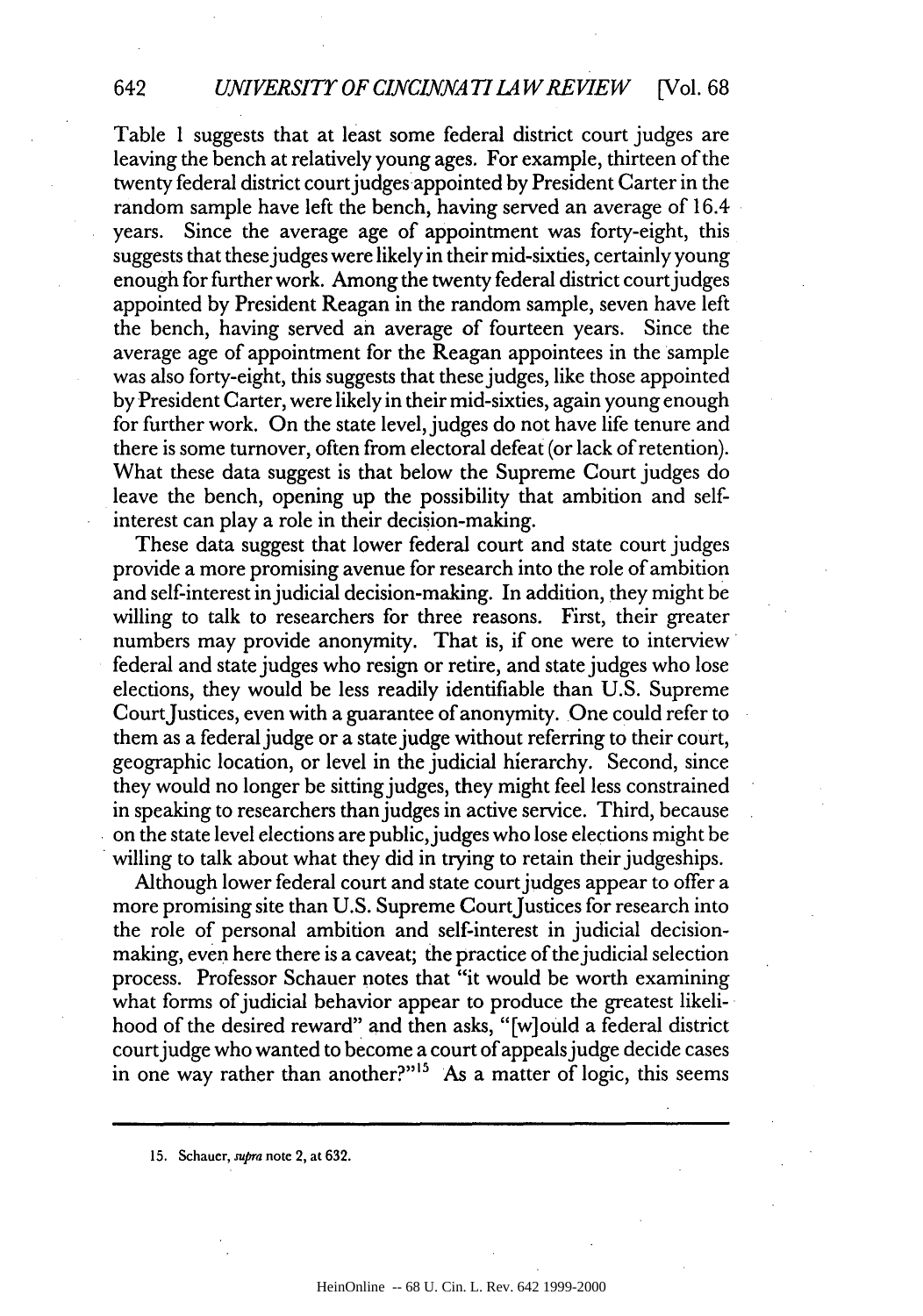unlikely. On the federal level, it requires prodigious powers of prediction about who will be President, what vacancies will occur, what issues will be important, and so forth. Also; it puts far too much weight on judicial decisions as key determinants of career advancement. The literature onjudicial selection is clear on two points: potential nominees must belong to the same political party as the president; and potential nomineesmust win the support of the Senators of the president's party from the state in which the vacancy they seek is located.

There is a practice in the U.S. Senate known as "Senatorial Courtesy." In the flowery language of the Senate of an earlier time, Harold Chase explains it this way: "senators will give serious consideration to and be favorably disposed to support an individual senator of the president's party who opposes a nominee to an office in his [or her] state."<sup>16</sup> Put more bluntly in 1997 by Senator Orrin Hatch, Chair of the Senate Judiciary Committee, "the policy is that if a senator returns a negative blue slip, that person's gonna be dead."" In practice this means that federal district court appointees need the support of the Senators of the President's party from the state in which the court sits. With the federal circuit courts there is a tradition of state representation, with seats being earmarked as being held by judges from particular states within the circuit. Thus, circuit court appointees need the support of the Senators of the President's party from the state for which the vacancy is earmarked. The practice of senatorial courtesy is deeply entrenched and may even have jumped across party lines so that opposition from a Senator from the Senate's majority party to an appointment in his or her state may derail a presidential judicial nomination regardless of the party of the President.<sup>18</sup> In practice, then, befriending your Senators is a good deal more important in winning a federal court nomination than crafting a judicial opinion in a particular way.

The key role of political preferences and party activism in judicial appointees can be seen by examining the background of federal court judges. On average, approximately **90%** offederal court appointees are members of the same political party as the President who appoints them. For example, 91.7% of President Reagan's federal district court appointees were Republicans, as were 88.5% of President Bush's. To

**17.** Interview by Nina Totenberg for NPR with Orrin Hatch (Sept. 24, **1997).**

**18.** For recent examples, see Sheldon Goldman, *Bush's judicial Lgacy: The Final Imprint,* **76 JUDICATURE** 287, **288-90 (1993);** Sheldon Goldman **&** Elliot Slotnick, *Clinton's First* **Term** *Judiis: Many Bridges to Cross,* **80JUDICATURE** 254, **262-66 (1997);** Sheldon Goldman & Elliot Slotnick, *Pickingjudges Under Fire,* **82 JUDICATURE 265,** 268-72 (1999) [hereinafter Picking]. *See generatly* **SHELDON GOLDMAN,** PICKING FEDERALJUDGEs: LOWER **COURT** SELECTION FROM ROOSEVELT THROUGH **REAGAN (1997).**

<sup>16.</sup> **HAROLD** W. CHASE, **FEDERALJUDGEs: THE APPOINTING PROCESS 7 (1972).**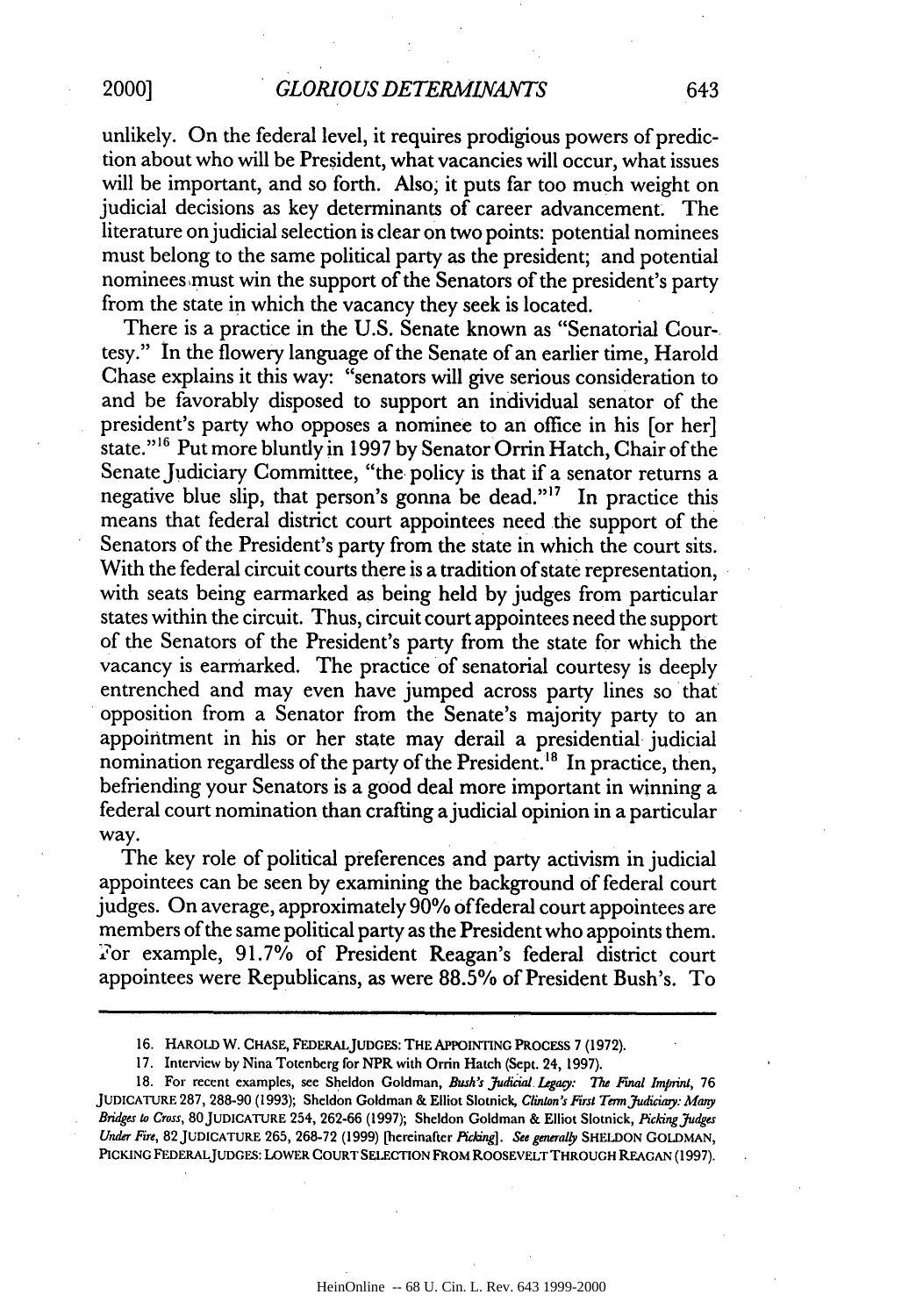#### *UNIVERSITY OF CINCINNATI LAW REVIEW* [Vol. 68] 644,

date, 89.1% of President Clinton's federal district court appointees have been Democrats.<sup>19</sup> With the federal circuit courts, a full 96.2% of President Reagan's appointees were Republicans, a percentage of sameparty affiliation that dropped only to 85.4% with President Clinton.<sup>21</sup> As for party activism, on the whole federal court judges were politically active in their pre-judicial careers. For example, under Presidents Eisenhower and Kennedy, **80%** of federal circuit court appointees were political activists in their pre-judicial careers.<sup>21</sup> In more recent times, more than half have been so. Under President Bush, 58.8% of federal  ${\rm district}$  court appointees were  ${\rm Republican}$   ${\rm Party}$  activists, as were  $64.8\%$ of federal circuit court appointees.22 Although President Clinton has the lowest percentages in recent history of party activists among his federal court appointees, more than half have been Democratic Party activists in their pre-judicial careers. About **<sup>6</sup> 2%** of Clinton's federal district court appointees have been Democratic Party activists, as have been **81.3%** of his federal circuit court appointees.23 Thus, being a party activist in the party of the President in one's pre-judicial career appears to be a powerful factor in winning a federal court nomination. There is nothing a sitting judge who seeks a federal court appointment or promotion can do to influence this.

It is the case that those seeking federal court appointments or promotions can, and do, campaign and lobby for them. For example, Professor Sheldon Goldman found that about 40% of the files on President Eisenhower and Kennedy's federal court appointees contained letters of recommendation for candidates from other judges.<sup>24</sup> Granted, the extent to which sitting federal judges understand the political underpinnings of the appointment system is an empirical question, it is reasonable to assume that since federal judges were nominated at least once, they understand how the system works. The point is simple: examination ofjudicial ambition and self-interest must be informed **by** the empirical literature and actual practice.

**19. SeePiddn, supra note 18, at 275.**

21. See Sheldon Goldman, *Judicial Appointments to the United States Courts of Appeals, in AMERICAN* **COURT SYSTEMS 273 (Sheldon Goldman & Austin Sarat cds., 1978).**

**22. Se PAi** *supra* **note 18, at 275, 280.**

**23. See** *id.*

**24. Se Goldman, nupra note 21, at 27!.**

**<sup>20.</sup> See id at 280.**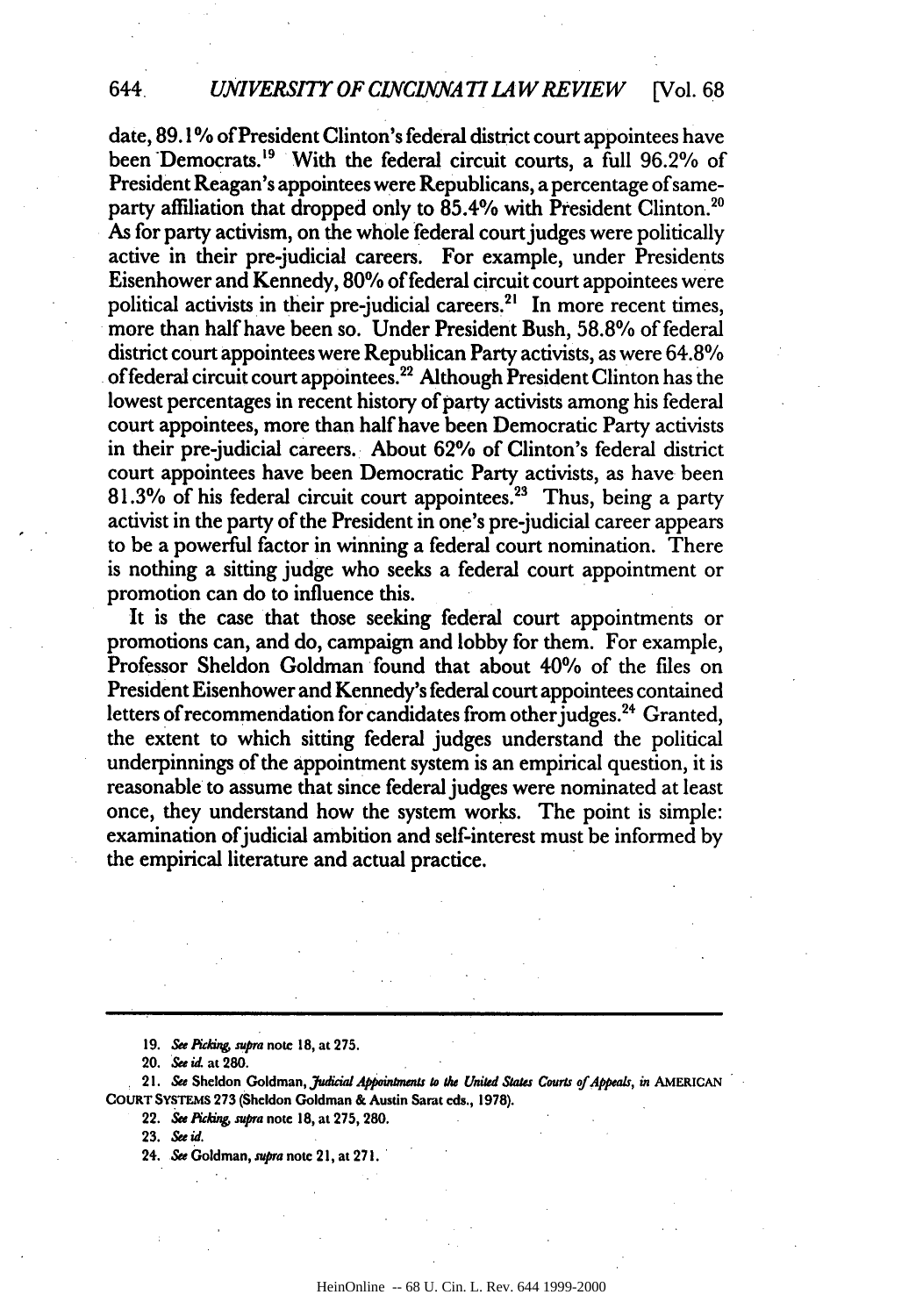#### V. REPUTATION

In order, perhaps, to avoid some of these difficulties, Professor Schauer suggests another goal for ambitious and self-interested judges: reputation.<sup>25</sup> He urges, in effect, that scholars explore the extent to which U.S. Supreme Court Justices reach decisions and write opinions with an eye toward enhancing their reputations. While this avoids the difficulties with promotions and other careers outlined above, it creates another set of difficulties. The key question that a focus on reputation presents is this: Reputation Mhen, with *Whom,* about *What?*

The *When* question can be divided into two time periods, the shortterm present and the long-term historical. If justices are interested in enhancing their historical reputation over time, after they have left the bench and, perhaps, have died, their cause is hopeless. It is impossible to predict the future with any accuracy. Consider, for example, some celebrated dissenting opinions such as those ofJustice Harlan in *Plessy26* and the *Civil Rights Cases*<sup>27</sup> and Justice Holmes in *Lochner*,<sup>28</sup> Abrams<sup>29</sup> and *Gitlow.3°* These were not celebrated as great dissents when written.3' They only became so when political views changed. In other words, a Justice seeking to enhance his historical reputation has no way of knowing which of his opinions will be considered great, enhancing his reputation, and which will be relegated to the dustbin of history. Historical reputation seems an unlikely motivating factor for justices.

Professor Schauer seems to suggest that justices seek short-term reputational enhancement, and with a particular group:

Justices appear to have a desire to conform their attitudes to the attitudes of the social and professional circles in which they travel, and thus'to the attitudes of the intellectual elite in general, and to the attitudes of law professors at elite institutions in particular.<sup>32</sup>

Who are these elites more specifically? Professor Schauer writes that the "primary creators of reputation for Supreme Court Justices"<sup>33</sup> are:

**25. See** Schauer, *supra* note 2, at **627.**

**26. S&e** Plessy **v.** Ferguson, **163 U.S. 537 (1896).**

**27.** *See* **Civil** Rights Cases, **109 U.S. 3 (1883).**

**28.** See **Lochner v. New York, 198 U.S. 45 (1905).**

**29.** *See* **Abrams v. United States, 250 U.S. 616 (1919).**

**30.** See **Gitlow v. New York, 268 U.S. 652 (1925).**

**31. For an examination of the creation of canonical dissents, see Richard A. Primus, Canon,**

*Anti-Canon, andjudka/Dissnt,* **48 DuKE LJ.** 243 **(1998).**

**32.** Schauer, *supra* **note 2, at 628.**

**33.** *Id.* at **629.**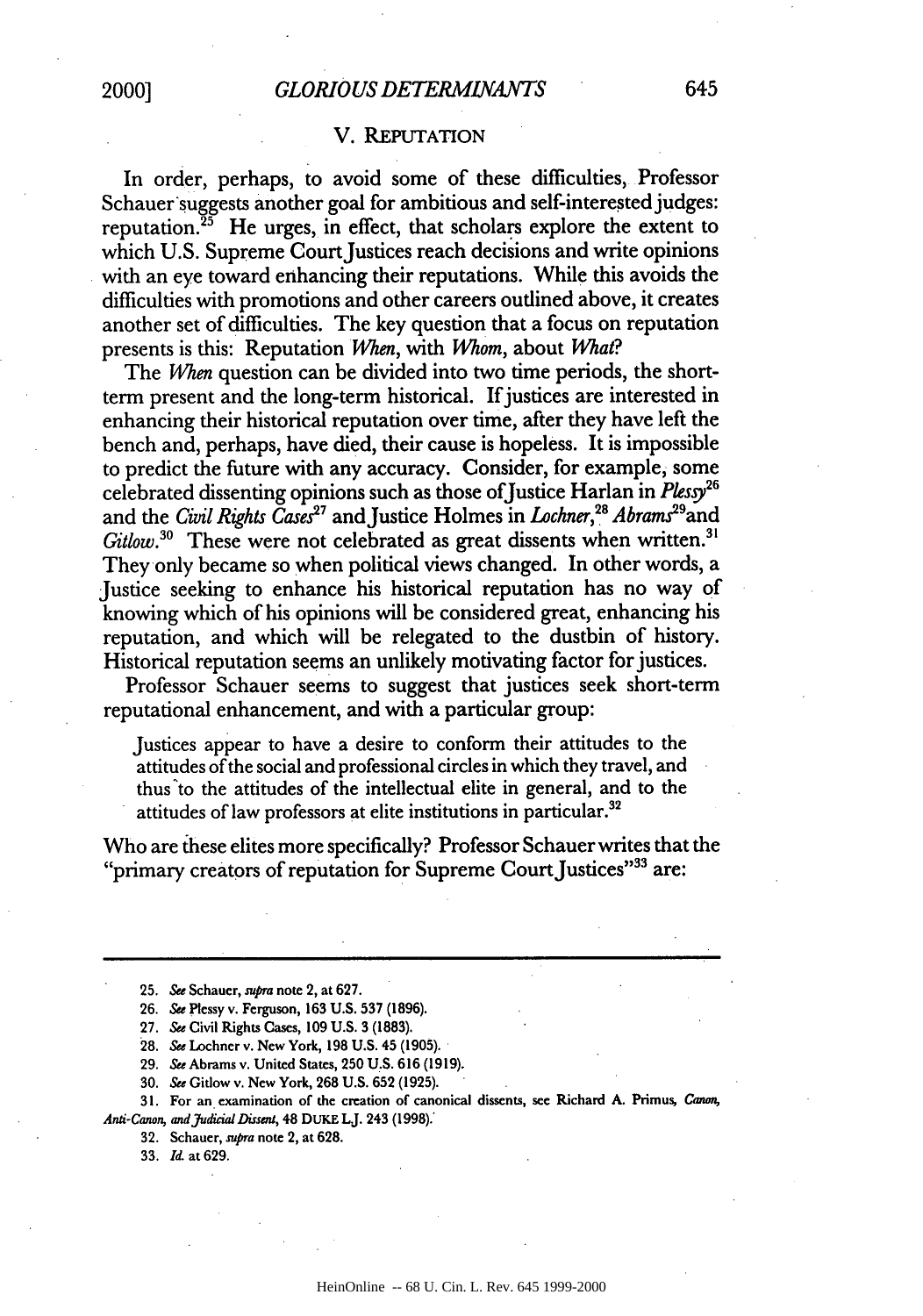the mainstream elite press, elite law professors writing law review articles and other forms of legal scholarship, law professors teaching classes in law schools in which various Justices are described in flattering or non-flattering terms, editors of law school casebooks, law students at elite law schools writing law review notes, and historians, including but not limited to the historians who write judicial biographies.34

The difficulty here is that the views of these elites are amorphous and unpredictable. Professor Schauer assumes that these attitudes are consensual rather than conflictual. While one might be able to predict the way a Ronald Dworkin or a Richard Posner will react to a particular opinion, there are a variety of opinions among the elites to whom Professor Schauer points. This means that a justice cannot know with much certainty how an opinion will be more generally received Enhancing one's reputation in the short-term with the "primary creators of reputation for Supreme Court Justices" is not as straightforward as first appears.

There is also an important question of disentangling reputation as a motivating factor from shared understandings. Consider, for example, Justice Scalia and assume he writes an opinion that is highly praised by conservative academics,journalists, and intellectual elites. It is logically possible that he wrote the opinion to win their approval and enhance his reputation among them. However, it is also logically possible that he wrote the opinion because it represents his sincere judicial views. The fact that the opinion wins praise from conservative groups may not be because Justice Scalia desired to enhance his reputation with them but rather because both he and they share a similar world view. Thus, an opinion that might appear to be the result of reputation-enhancing motivation might have nothing to do with reputation at all.

Complicated though the reputation game may be, Professor Schauer suggests that the political effect of justices'seeking to enhance their reputation with intellectual elites is to move them politically to the left. This occurs because many of the leading elites who Professor Schauer suggests can enhance reputation are on the political left, and because the Supreme Court "exists as an institution of rights protection and with a consequent internal culture of rights protection." $35$  "The is plausible to conclude," he writes, "that six-Justices Blackmun, Powell, Stevens, O'Connor, Kennedy, and Souter—have moved to the left... in the policy attitudes that, according to the ideological or attitudinal model of

34. *Id.* at **629.**

35. *Id.* at **627.**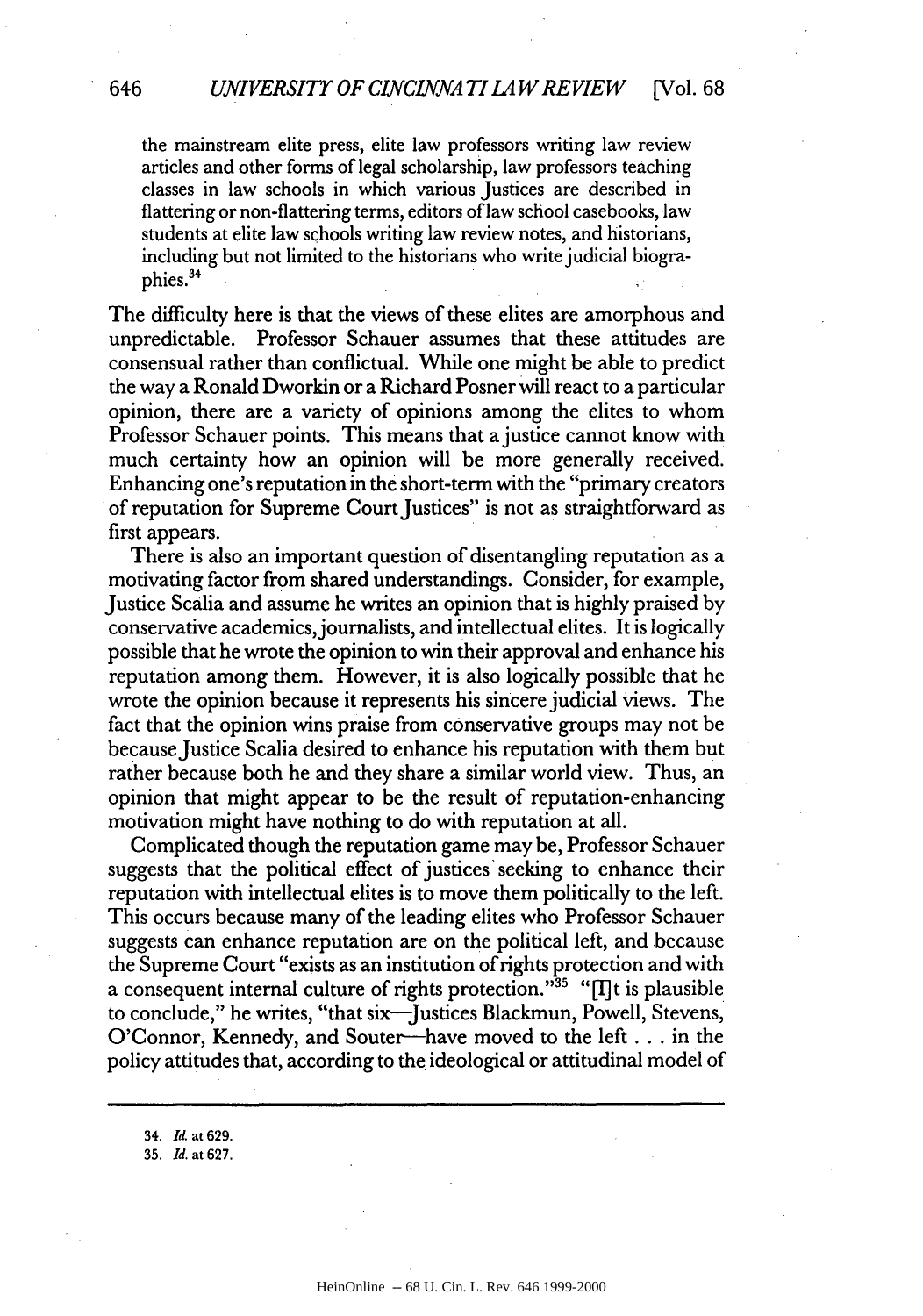judicial decision-making, would predict their judgments."36 There are three problems with this analysis.

First, the notion of a left-right continuum on which the claim is based is theoretically problematic.<sup>37</sup> It is no longer clear, if it ever was, what it means to be on the left or right of a whole host of issues. For example, is opposition to pornography a conservative right-wing position or a liberal, feminist, left-wing position? Is supporting the family a conservative right-wing position based on notions of patriarchy and religious fundamentalism or a left-wing position based on notions of caring and helping the vulnerable? The left-right claim would be more useful if it specified the issues and the positions that justices were pushed to adopt.

Second, the notion of rights protection as a left-wing attribute is also problematic. There are rights on both sides of the political spectrum. A commitment to rights protection can have deeply conservative outcomes by protecting, for example, the right to private property at the expense of a claimed public need. Again, Professor Schauer is aware of this difficulty,  $38$  but he gives it little attention.

Third, Professor Schauer's claim that the logic of reputationenhancement pushes justices to the left is not supported by empirical social science. In a seminal article, Jeffrey Segal and Albert Cover examined how justices' perceived ideology correlates with their votes.<sup>39</sup> In searching for a measure of the justices' ideology independent of their Supreme Court votes, Segal and Cover analyzed and coded editorials written at the time of nomination in the *New York Times*, the *Washington Post, the Los Angeles Times,* and the *Chicago Tribune* for all Supreme Court nominees from ChiefJustice Warren to Justice Kennedy. They found a high level of correlation between the ideological values of the justices and their votes in civil liberties cases.<sup>40</sup> In particular, contrary to Professor Schauer's claim, they find that the votes of Justices Powell, Kennedy, and O'Connor are quite accurately predicted.<sup>41</sup> Overall, while they did find that nine justices voted in a more liberal direction than predicted, they also found that eight justices voted in a more conservative direction than predicted. The point is that social science literature does not support Professor Schauer's intuition that the logic of reputation-enhancement pushes justices to the left.

41. In an article updated to include Justice Souter, the authors found that "the predicted result for Souter in civil liberties (43.2) is quite close to his actual score of 47.6," and that **with** economic cases, the prediction was "within one point for Souter." *Ideologial Values Reviite4 supra* note I, at **818.**

<sup>36.</sup> *Id.* at 625-26 (footnotes omitted).

<sup>37.</sup> Professor Schauer admits this but dismisses its importance.

<sup>38.</sup> *Seeid*

<sup>39.</sup> *See* Segal & Cover, supra note **1.**

<sup>40.</sup> *See* Segal & Cover, *supra* note **1,** at **561.**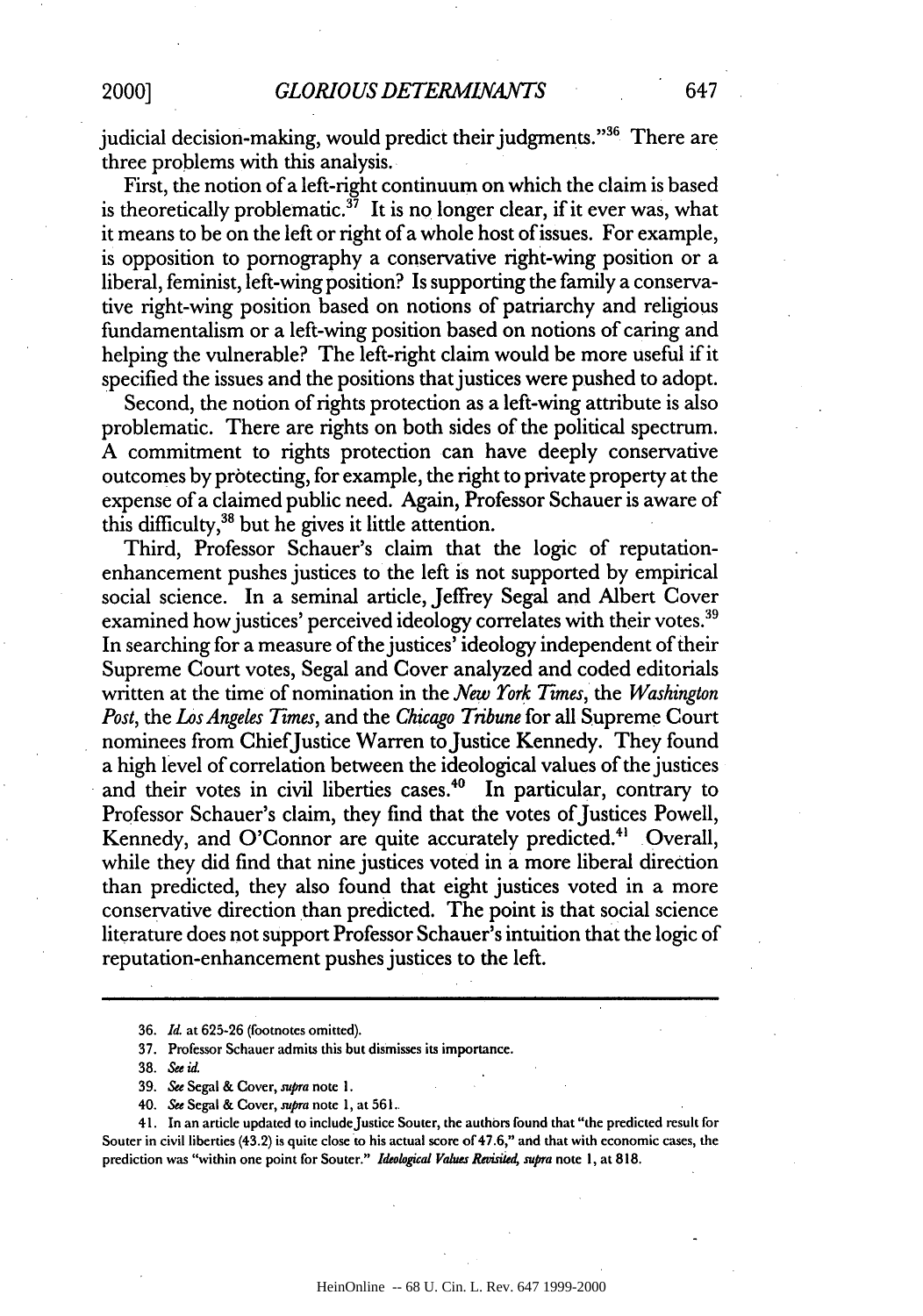#### *UNIVERSITY OF CINCINNATI LAW REVIEW* [Vol. 68]

648

On a related point, Professor Schauer suggests that reputationenhancement seeking justices are more likely to be outcome-oriented in modern times than in the past because today "judicial craft is far less important to these esteem-granting groups, and sympathy with the outcome is far more important."42 This claim romanticizes and glorifies the past and belies both when and where Professor Schauer went to law school. I suspect that the only thing that has changed is the openness with which esteem-granting groups admit to being outcome oriented. Surely Chief'Justice Marshall played fast and loose with constitutional and statutory language in cases like *Marbuy,43* but this hasn't prevented him from being considered among the greatest Chief Justices. The Harvard Law School where Professor Schauer receivedhis legal training was the birthplace of the legal process school. Faced with the challenge of explaining the judicial reaction to the New Deal, and defending the judicial system against charges that it made politically-motivated decisions, the legal process school attempted to divorce legal process from substance, glorifying the notion of legal craft and denying the appropriateness of substantive values in judicial decision-making." Professor Schauer's reference to a less outcome-oriented time has some of this flavor to it.

#### VI. CONCLUSION

The great strength of Professor Schauer's article is to forcefully remind us that if we want to understand what judges and justices actually do, and what motivates them, we must study them empirically. I am not wholly persuaded by Professor Schauer's suggestion that scholars investigate the role of personal ambition and self-interest in judicial decision-making, and focus on the U.S. Supreme Court. To study the role of personal ambition and self-interest in judicial decisionmaking, I suggest the lower federal and state courts provide better sites. Judges who sit on these courts are sometimes promoted and do sometimes move on to other jobs. Further, they may be more willing to be interviewed by researchers. But even here, I worry that the notion of reputation is amorphous and unwieldy.

My final point is one with which I am quite sure Professor Schauer agrees. If we are to study judicial ambition and self-interest, we need to

**<sup>42.</sup> Schauer,** supra **note 2, at 630.**

**<sup>43.</sup>** See **Marbury v. Madison, 5 U.S. (1 Cranch) 137 (1803).**

<sup>44.</sup> For a critique of the legal process school, see Gary Peller, Neutral Principles in the 1950's, 21 U. MICH.J.L REFORM **561 (1988).**